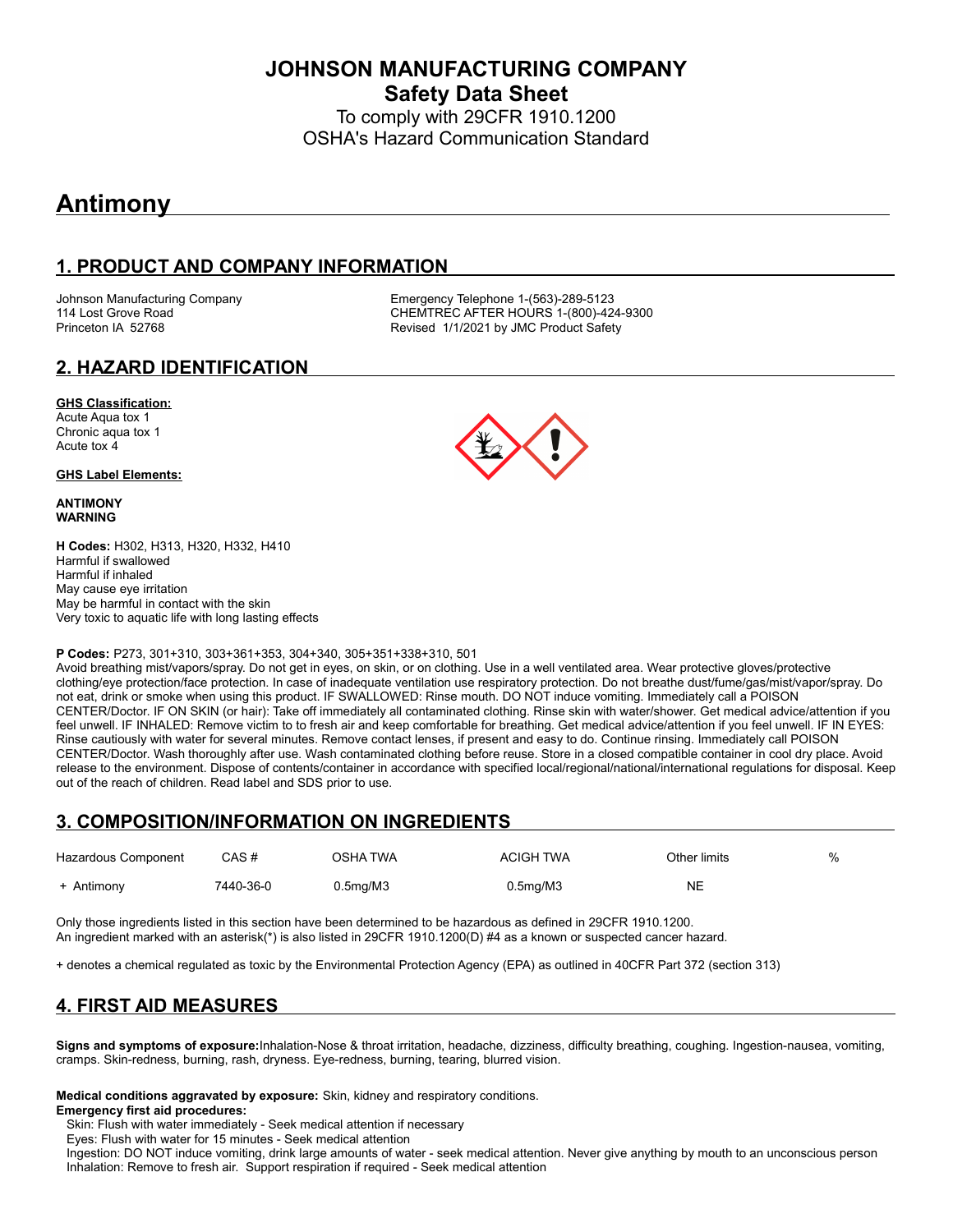# **5. FIREFIGHTING MEASURES**

**Extinguishing media**: dry chemical.

**Special fire fighting procedures**: use self sustaining respiratory suit. **Unusual Fire and Explosion Hazards**: High concentrations of dust may be explosive above 1100 F. May release metal and metal oxide fumes.

### **6. ACCIDENTAL RELEASE MEASURES**

**Methods and materials**: Flush into chemical sewer or sweep up with a suitable absorbent. Wear adequate protection as described in section 8. **Environmental Precautions:** Avoid release to the environment. Collect spillage.

### **7. HANDLING & STORAGE**

Wash thoroughly after use. Wash contaminated clothing before reuse. Store in a closed corrosive resistant container, with corrosive resistant liner, in cool dry place. Keep out of the reach of children. Read label and SDS prior to use.

# **8. EXPOSURE CONTROLS/PERSONAL PROTECTION**

**Occupational Exposure Limit Values:** See section 3. Respiratory Protection (type): HEPA mask required for fumes above TWA. Ventilation: Local Exhaust preferred Special: NE Mechanical: OK Protective Gloves: plastic or rubber Eye Protection: Goggles or face shield Other Protective Clothing or Equipment: as required to avoid contact. Work/Hygienic Practices: Wash after use. Follow good industrial hygienic practices.

# **9. PHYSICAL AND CHEMICAL PROPERTIES**

Boiling Point: 1630 C Specific Gravity: 6.68 Vapor Pressure (mm Hg): NE Melting Point: 286 C Vapor Density: NE <br>
Solubility in water: nil example in the NE Solubility in water: nil by the NE Solubility in water: nil Flash Point: NE (TOC) Flammable Limits: lel: NE uel: NE Appearance and odor: Silver/Gray solid, odorless.

### **10. STABILITY AND REACTIVITY**

**Stability** : STABLE Conditions to avoid : none

**Incompatibility (materials to avoid)**: strong bases & acids, oxidizers, sulfides, halogens. **Hazardous Decomposition or Byproducts (incomplete combustion)**: High concentrations of dust may be explosive above 1100 F. May release metal and metal oxide fumes.

**Hazardous Polymerization**: WILL NOT OCCUR Conditions to avoid: none

### **11. TOXICOLOGICAL INFORMATION**

**Routes of entry:** Inhalation: yes Skin: no Ingestion: yes

**Health Hazards (acute and chronic):** Contact with fumes, dust and material may cause skin, eye and respiratory tract irritation. Ingestion may cause digestive tract irritation. Gross or repeated inhalation may result in "metal fume fever", symptoms of which may not manifest for several hours after exposure. Chronic exposure via inhalation may result in benign pneumoconiosis, other respiratory tract effects. Chronic inhalation and ingestion may result in kidney effects. Studies show that potential health risks vary by individual. Always minimize exposure as a precaution.

**Carcinogenicity:** not determined NPT? no IARC Monographs? no

### **12. ECOLOGICAL INFORMATION**

**Toxicity: NE**<br> **Bio-accumulative Potential: NE Mobility in Soil: NE Bio-accumulative Potential: NE PBT & vPvB Assessment:** NE **Other Adverse Effects:** NE